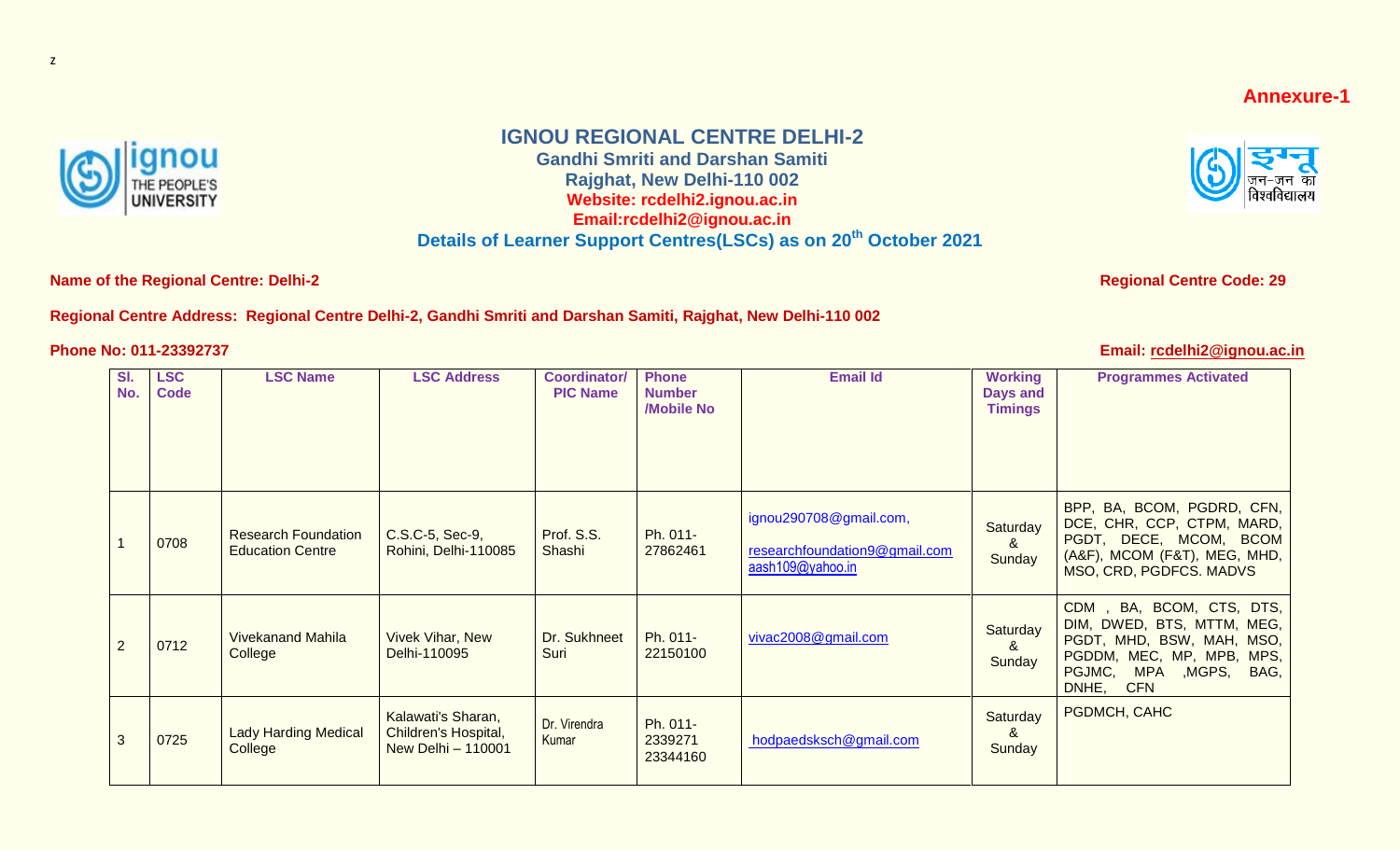| $\overline{4}$  | 0729          | Swami Shradhanand<br>College, University of<br><b>Delhi</b>                                             | Alipur, New Delhi-<br>110036                                              | Dr. Parveen<br>Garg             | Ph:<br>27207199<br>27206722<br>,27202278         | ignou0729@gmail.com,                                                       | Saturday<br>8 <sub>1</sub><br>Sunday | BPP, BA, BCOM, B.SC, CTS, BTS,<br>MTTM, CNCC, CFN, PGDT, DCE,<br>CHR, CCP, MEG, CPLT, BSW,<br>MSW, PGDSW, PGDRD, MPA,<br>MEC,<br>MCOM,<br>MHD,<br>MPS,<br>PGDESD, MAH, MGPS, PGCAP,<br>PGDFCS, BAG |
|-----------------|---------------|---------------------------------------------------------------------------------------------------------|---------------------------------------------------------------------------|---------------------------------|--------------------------------------------------|----------------------------------------------------------------------------|--------------------------------------|----------------------------------------------------------------------------------------------------------------------------------------------------------------------------------------------------|
| 5               | 0730          | C.C.I.T, 527                                                                                            | Patparganj Industrial<br>Area, Partparganj,<br>Delhi-110092               | $- - - - -$                     | Ph:- 011-<br>22162110,<br>22140953               |                                                                            | Saturday<br>&<br>Sunday              | CIT, BCA, MCA, BPP, BA, BCOM                                                                                                                                                                       |
| $6\phantom{1}6$ | 0731          | <b>PC Training Institute</b>                                                                            | PCTI House, UU-11,<br>North Pitampura,<br>Delhi-110034                    | Mr. Anil<br>Aggrawal            | Ph.01-<br>27347789,<br>07347676,<br>27347796     | ignou290731@gmail.com,<br>anilagarwal@pctiltd.com,<br>devendra@pctiltd.com | <b>All Days</b>                      | CIT, BCA, MCA, MCOM, BCOM,<br>BA, MP, ACPDM, BCOM(A&F),<br>MCOM(F&T),<br>CBS,<br>MPB,<br>PGDIBO, DIM, BPP, DECE, CNM,<br>PGDIS, PGCIS, ACISE, CISE,<br>CFL, PGDUPDL, ACPSD, MADVS                  |
| $\overline{7}$  | 0734D<br>(PH) | Amar Jyoti<br><b>Rehabilitation &amp;</b><br><b>Research Centre</b><br>(Amar Jyoti Charitable<br>trust) | Kardardooma, Vikas<br>Marg, New Delhi-110<br>092                          | Dr. Ravi<br><b>Shankar Ravi</b> | Ph: 011-<br>22378516<br>22372173<br>22375205     | Ignou290734@gmail.com                                                      | Saturday<br>&<br>Sunday              | PGJMC, BLIS, DNHE, DECE, CIG,<br>CNCC, CTE, CTPM, PGDAPP,<br>BPP, BA, BCOM, CFE, MEG,<br>MHD, BTS, MSC(CFT), MAPC,<br>MPS, MLIS, BSW, MGPS                                                         |
| 8               | 0740D<br>(W)  | All India Woman's<br>Conference                                                                         | 2nd Floor, Sarojini<br>House, 6-Bhagwan<br>Das Road, New Delhi-<br>110001 | Ms. Monika<br>Khurana           | Ph:- 011-<br>23388371,<br>23381165,<br>23389680, | ignou290740d@gmail.com,                                                    | Saturday<br>&<br>Sunday              | CIT, BCA, MCA, MSW, BCOM, BA,<br><b>BSW</b>                                                                                                                                                        |
| 9               | 0763P         | <b>Institute of Resource</b><br>Management &<br><b>Economics</b><br><b>Development</b>                  | 2B, Institutional Area,<br>Karkardooma, Delhi-<br>110092                  | Mr. Pramod<br>Kumar<br>Sharma   | Ph:- 011-<br>22377199,<br>22374975               | ignou290763@gmail.com,<br>irmed7@gmail.com                                 | Saturday<br>& Sunday                 | CIT, BCA                                                                                                                                                                                           |
| 10              | 0769          | Shyam Lal College,<br>University of Delhi                                                               | G.T. Road, Shahdara,<br>Delhi-110032                                      | Sh. Vinod<br>Kumar              | Ph:- 011-<br>22324086,                           | ignousc0769@gmail.com,                                                     | Saturday<br>&                        | BPP, BA, BCOM, BTS, PGDIBO,<br>MEG, CIT, BCA, MCA, BSW,                                                                                                                                            |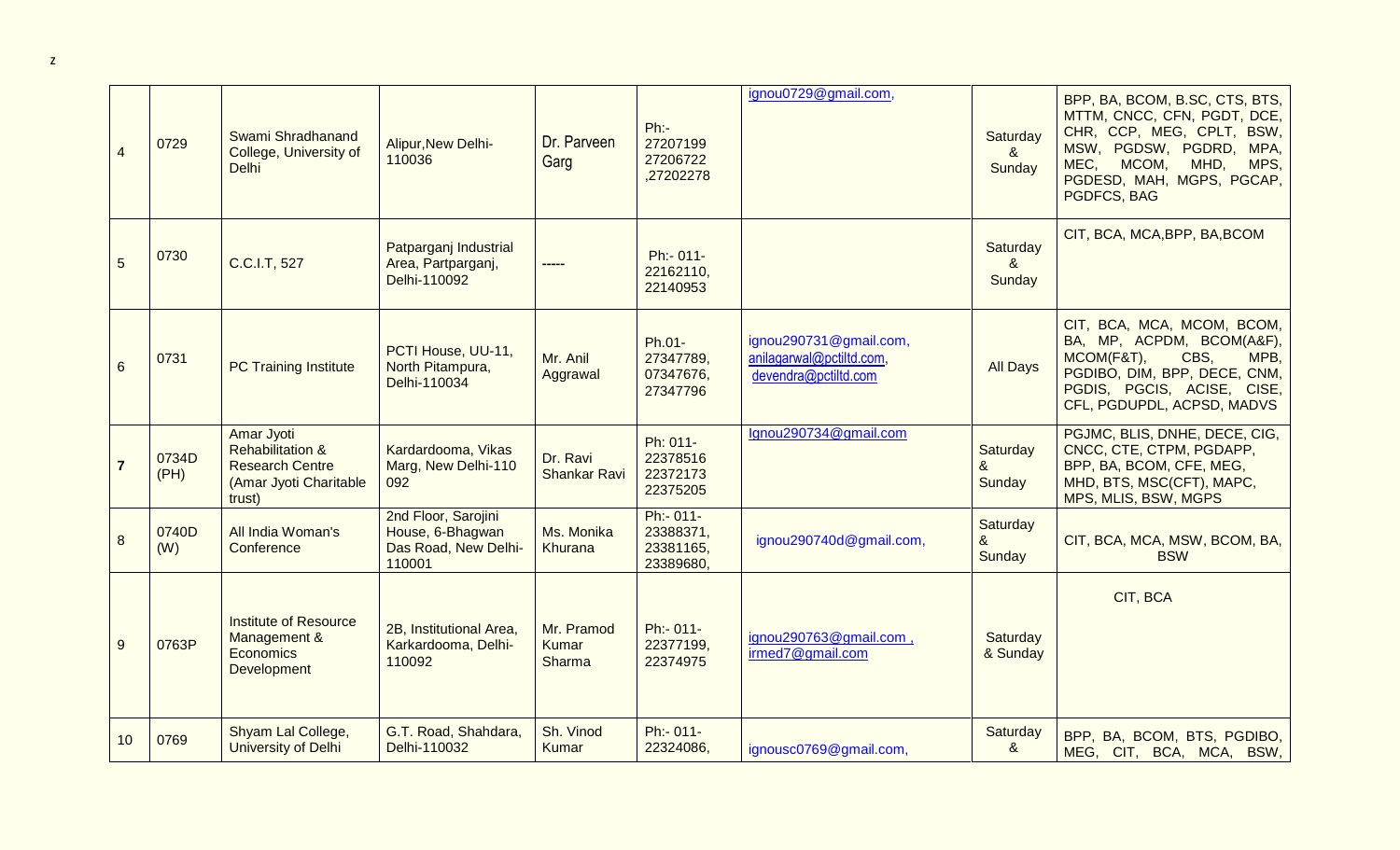|    |              |                                                              |                                                                                                                  |                            | 22322201,                                        |                                                            | Sunday                               | MSW, MPS, MCOM, MAH, MPA,<br>MSO, MEC, PGDDM, MPB, MP,<br>BCOM(A&F), MCOM (F&T), MHD,<br>DIM, MGPS, MCOM(BP &CG),<br>MCOM(MA&FS), CNM, PGCAP,<br>PGDSWT, BAG |
|----|--------------|--------------------------------------------------------------|------------------------------------------------------------------------------------------------------------------|----------------------------|--------------------------------------------------|------------------------------------------------------------|--------------------------------------|--------------------------------------------------------------------------------------------------------------------------------------------------------------|
| 11 | 0772         | Acharya Institute of<br><b>Professsional Studies,</b>        | 2647, Hudson Lane,<br>North Campus, Delhi-<br>110009                                                             | Ms. Anchal<br>Jain         | Ph:- 011-<br>27216118,47<br>058208,<br>47058209. | aips0772@gmail.com                                         | Saturday<br>$\alpha$<br>Sunday       | CIT, BCA, BPP, BA, BCOM, MP,<br><b>MCA</b>                                                                                                                   |
| 12 | 0774P        | <b>Maulana Azad Medical</b><br>College                       | <b>Bahadur Shah Zafar</b><br>Marg, New Delhi-<br>110002                                                          | Dr. Suneela<br>Garg        | Ph:- 011-<br>23231478,<br>23239271-79            | ignou290774@gmail.com,<br>gargsuneela@gmail.com            | Saturday<br>&<br>Sunday              | <b>PGDGM</b>                                                                                                                                                 |
| 13 | 0776         | Universal Institute of<br><b>Computers and</b><br>Technology | Block-A, UPS<br>Campus, Preet Vihar,<br>Delhi-110092                                                             | Ms. Jyoti                  | Ph:-011-<br>22440117/<br>55298815                | ignou290776@gmail.com,<br>jyoti goel@yahoo.com             | Saturday<br>&<br>Sunday              | CIT, BCA, MCA, ACPDM, CNM,<br><b>BBARL</b>                                                                                                                   |
| 14 | 0784         | <b>Bitcom Services (P)</b><br>Ltd.                           | Plot No-366, 3rd Floor,<br>Kohat Enclave, Delhi-<br>1100034                                                      | Mrs. Jyoti<br>Rajput       | Ph:- 011-<br>27355839,<br>47084126/27            | ignou290784@gmail.com<br>bitcom.s@rediffmail.com           | Saturday<br>&<br>Sunday              | CIT, BCA, BPP, BA, BCOM.<br>PGDIBO, MCOM, BBARL, MP,<br><b>MCA</b>                                                                                           |
| 15 | 07106<br>(P) | Salokaya College of<br><b>Nursing</b>                        | <b>Near Rithala Metro</b><br><b>Station, Metro Piller</b><br>No-468, Plot No. -<br>1147 Rohini, Delhi-<br>110085 | Mrs. Manju<br>Sudan        | Ph:011-<br>27933309                              | ignou2907106@gmail.com,<br>salokaya@gmail.com              | Saturday<br>8 <sub>x</sub><br>Sunday | <b>CNIN, CMCHN</b>                                                                                                                                           |
| 16 | 07112D       | Jan Shikshan<br>Shansthan                                    | EE Block,<br>Jahangirpuri, Delhi-<br>110033                                                                      | Mr. Bhupesh<br>Singh       | Ph:-011-<br>27633453,<br>27636181                | jss_prayas@rediffmail.com,<br>jssprayas@gmail.com          | Saturday<br>$\alpha$<br>Sunday       | DWED, CTS, CAFÉ, DAFE, CFN,<br>CHR, BPP, CCP.                                                                                                                |
| 17 | 07120P       | Dr. R. M. L. Hospital                                        | <b>Baba Kharak Singh</b><br>Marg, New Delhi-                                                                     | Dr. Dheeraj<br><b>Bahl</b> | Ph:- 011-<br>23747027                            | dr.dheerajbahl@rediffmail.com<br>snehbhatnagar69@gmail.com | Saturday<br>&                        | <b>PGDHHM</b>                                                                                                                                                |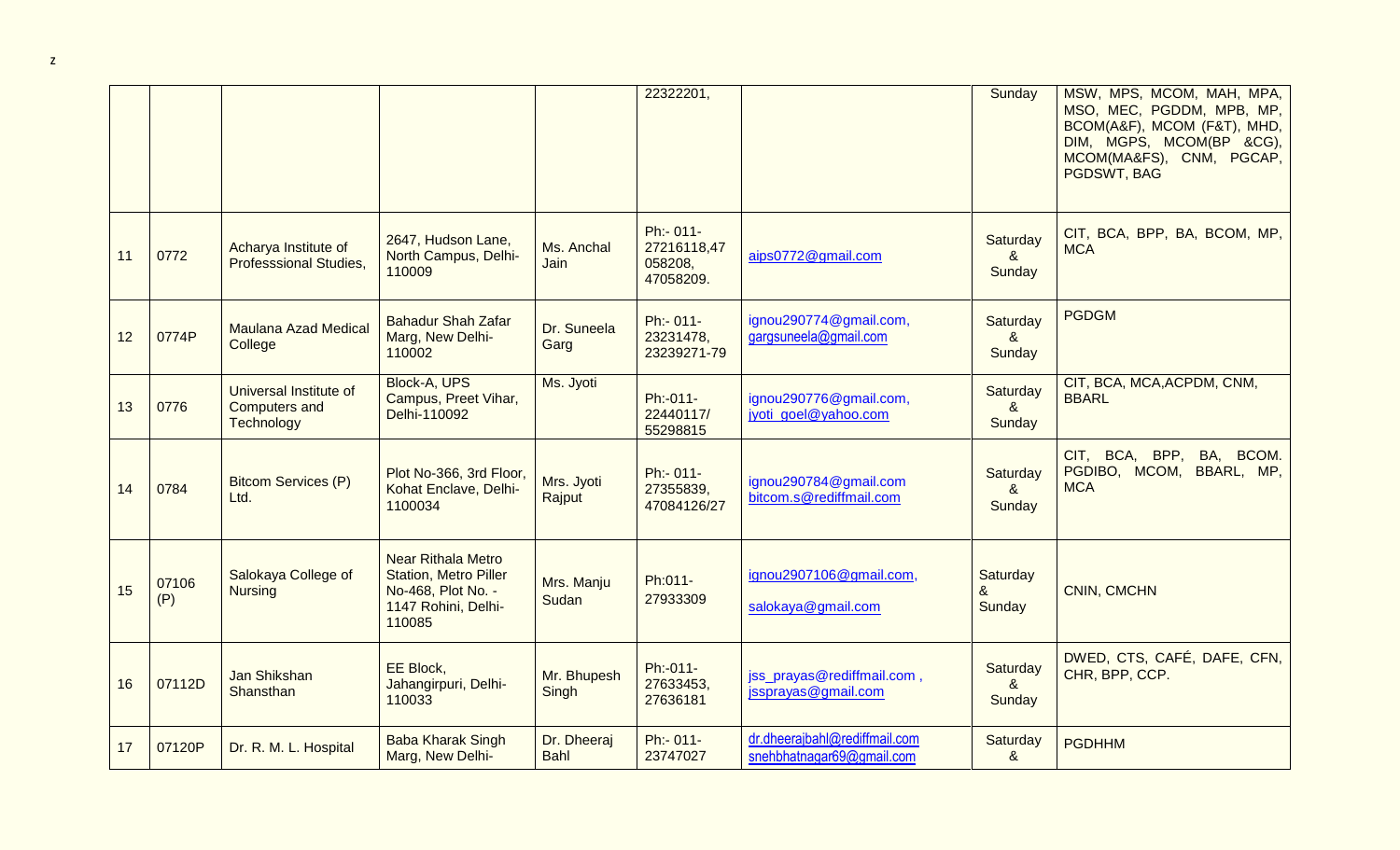|    |        |                                                        | 110001                                                                                             |                          | ,23404352                           | ignou2907120@gmail.com                                 | Sunday                         |                                                   |
|----|--------|--------------------------------------------------------|----------------------------------------------------------------------------------------------------|--------------------------|-------------------------------------|--------------------------------------------------------|--------------------------------|---------------------------------------------------|
| 18 | 29006P | Ahilya Bai College of<br><b>Nursing</b>                | Lok Nayak Hospital,<br><b>New Delhi - 110002</b>                                                   | Ms. Ellen<br><b>Beck</b> | Ph:- 011-<br>23230823               | ellenbeck11@gmail.com;<br>anjupandey80@gmail.com       | Saturday<br>$\alpha$<br>Sunday | <b>BSC(Nursing)</b>                               |
| 19 | 29010  | <b>Tecnia Institute</b>                                | 5 PSP Madhuban<br>Chowk, Rohini, Delhi-<br>110085                                                  | Mr. Sachin<br>Sabharwal  | Ph.No. 011-<br>27550012-14          | tias_tech1@rediffmail.com,<br>sachinsabh@gmail.com     | Saturday<br>$\alpha$<br>Sunday | MCA, BCA, CIT, MP, MCOM,<br>PGDIBO, BPP, BA, BCOM |
| 20 | 29019  | Vivekananda Institute<br>of Computer Education         | B3/45A, Main Road,<br>Yamuna Vihar, Delhi-<br>110053                                               | Mrs. Anita<br>Sharma     | Ph:- 011-<br>22910795-65,<br>344844 | vice_yamunavihar@yahoo.co.in,<br>milli.goel@mgu.edu.in | Saturday<br>&<br>Sunday        | BPP, BA, BCOM, MHD, MCA,<br><b>BCA, CIT</b>       |
| 21 | 29020  | Vivekanand Institute of<br><b>Professional Studies</b> | G.I-12, GT Karnal<br>Road, New Azadpur<br>Metro Station, New<br>Delhi - 110033                     | Ms. Mili Goel            | Ph:s- 011-<br>47254725              | ignou29020@gmail.com<br>milligoel@gmail.com            | Saturday<br>&<br>Sunday        | BPP, BA, BCOM, MHD, MP,<br>MCA, BCA, CIT          |
| 22 | 29032  | Jagannath Institute of<br><b>Management Sciences</b>   | Plot No.2, Community<br>Centre, Sector-3,<br>Rohini, Delhi-110085                                  | Ms. Nirmal<br>Bhatnagar  | Ph:-011-<br>45184100,<br>27519276,  | nirmalbht@gmail.com,<br>nirmalbht@jimsindia.org        | Saturday<br>$\alpha$<br>Sunday | MP, BBARL, PGJMC, MCA, BCA,<br>CIT, MEG, BTS      |
| 23 | 29037P | <b>Maulana Azad Medical</b><br>College                 | Room No.- 117, B.L.<br>Taneja Block, 1st<br>Floor, Bahadur Shah<br>Zafar Marg, New<br>Delhi-110002 | Dr. S.<br>Anuradha       | Ph:- 011-<br>23213577               | drsanuradha@gmail.com                                  | Saturday<br>$\alpha$<br>Sunday | <b>PGDHIVM</b>                                    |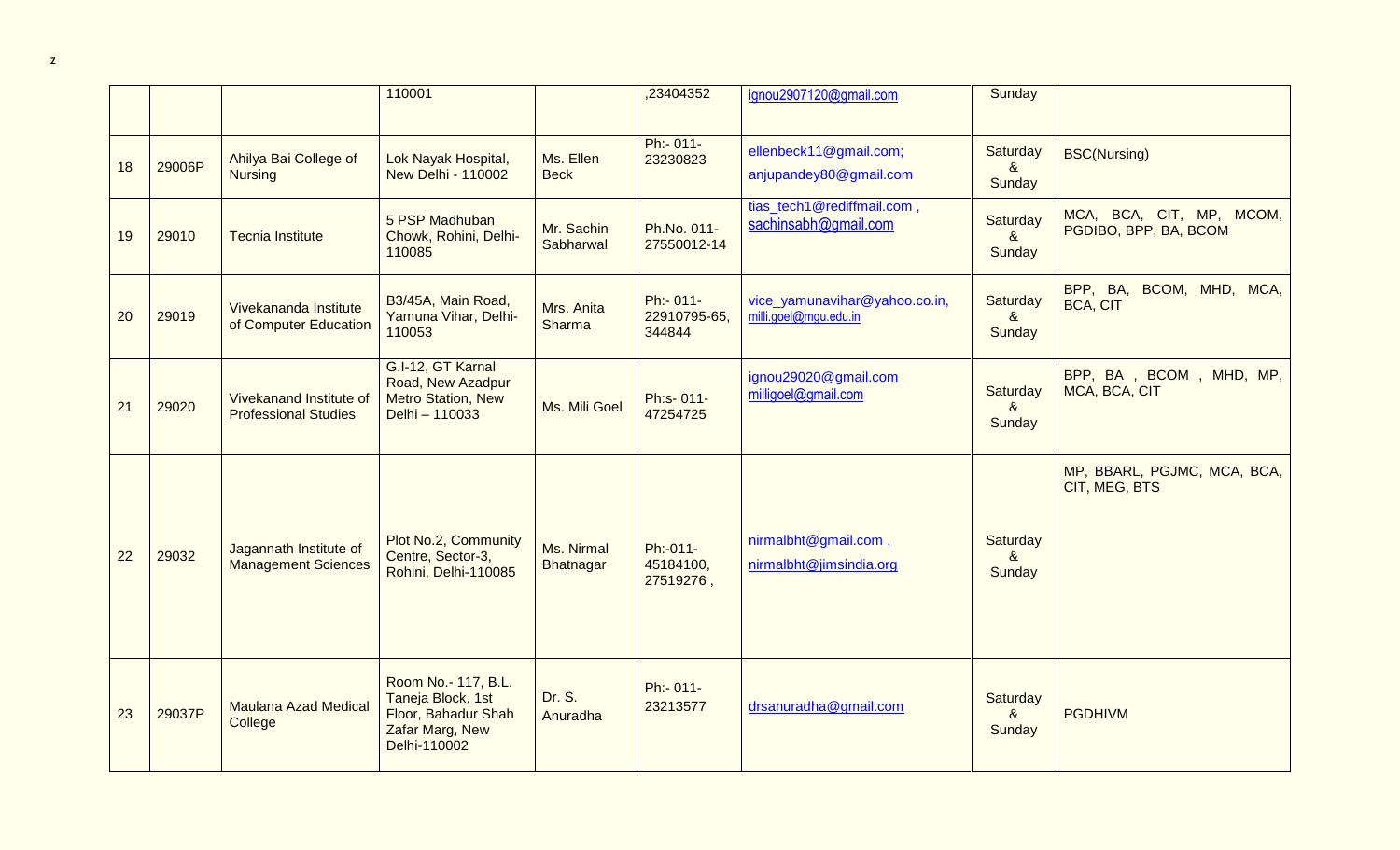| 24 | 29039P | <b>IGNOU, Special Study</b><br>Centre,<br>Central Jail No-10,   | Rohini, Sector - 19,<br>Delhi-110089                                 | Sh. Sunder<br><b>Bora</b>          | Ph: 011-<br>27857294             | sdjr_tihar@nic.in                                                               | Saturday<br>8 <sub>1</sub><br>Sunday             | BPP, BA, BCOM, DAFE, CAFÉ,<br><b>CHR</b>                                                                                                                                                                                                                                        |
|----|--------|-----------------------------------------------------------------|----------------------------------------------------------------------|------------------------------------|----------------------------------|---------------------------------------------------------------------------------|--------------------------------------------------|---------------------------------------------------------------------------------------------------------------------------------------------------------------------------------------------------------------------------------------------------------------------------------|
| 25 | 29040  | Lakshmi Bai College,<br>University of Delhi                     | Ashok Vihar, Phase-<br>III, New Delhi-110052                         | Dr. Lata<br>Sharma                 | Ph:011-<br>27308598,27<br>304076 | ignousc29040@gmail.com,<br>lbcbhuwan@gmail.com                                  | Saturday<br>8 <sub>1</sub><br>Sunday             | MSW, MHD, MPS, MEC, MAH,<br>MCOM, MEG, MGPS                                                                                                                                                                                                                                     |
| 26 | 29044  | <b>Akademy of Advanced</b><br>Comprehensive<br><b>Education</b> | C/o Shashi Public<br>School, New Modern<br>Shahdra, Delhi-<br>110032 | Mr. Ankur<br>Garg                  |                                  | aace.del32@yahoo.com,<br>aace.ignou29044@yahoo.in,                              | Saturday<br>8 <sub>o</sub><br>Sunday             | BPP, BA, BCOM, MCOM, MEG,<br>MHD, MPS, PGDIBO, MGPS                                                                                                                                                                                                                             |
| 27 | 29045  | <b>School of Professional</b><br>Development                    | AG - 22, Ring Road,<br><b>Shalimar Bagh, New</b><br>Delhi-110088     | Mr. Sumit                          | Ph:- 011-<br>45094720            | ignou29045@gmail.com,                                                           | Saturday<br>8 <sub>o</sub><br>Sunday             | CIT, BCA, MCA, BCOM, PGDIBO,<br>CBS, BPP, CTE, BCOM (A&F),<br>BCOM (CA&A), BCOM (F&CA),<br><b>MCOM</b><br>(BP&CG),<br><b>MCOM</b><br>(MA&FS), MCOM (F&T), MCOM,<br>MP, BBARL, PGDUPDL, MEG,<br>CFE, PGDSS, PGDT, MADVS,<br>MHD, PGDIS, ACISE, PGDAST,<br>PGDIPR, CCP, CHR, MATS |
| 28 | 29046D | Vision Institute of<br><b>Advanced Studies</b>                  | Plot No-4, Pocket A-1,<br>Sector-8, Rohini, New<br>Delhi-110085      | Ms. Kusum<br>Gupta                 | Ph:-011-<br>2794814,<br>27945852 | visionrohini@gmail.com,<br>visioncentrehead@gmail.com                           | Saturday<br>8 <sub>o</sub><br>Sunday             | BPP, BA, BCOM, MHD, MEG,<br>MPA, MSW, MAPC, MSCCFT,<br><b>PGDCFT</b>                                                                                                                                                                                                            |
| 29 | 29047D | <b>Manovikas Charitable</b><br>Society                          | 60-A, Radheypuri<br>Extn.-1, Jagatpuri<br>Crossing, Delhi-<br>110051 | Dr. Alok<br>Kumar<br><b>Bhuwan</b> | Ph:- 011-<br>22377771            | manovikasy2k@yahoo.com,<br>manovikassy2k@yahoo.com,<br>sangeeta@manovikas.co.in | Saturday<br>$\boldsymbol{\alpha}$<br>Sunday      | BSW, BPP, BA, MSW, MSWC,<br>CAFÉ, DAFE, ACPSD                                                                                                                                                                                                                                   |
| 30 | 29048  | <b>K.S Memorial Society</b><br>for Education and<br>Research    | 142, Patpargnaj<br><b>Industrial Area, New</b><br>Delhi-110092       | Mr. Alind<br>Saxena                | Ph:- 011-<br>22159120            | sc29048@yahoo.com                                                               | <b>Saturday</b><br>$\mathbf{a}$<br><b>Sunday</b> | CIT, BCA, MCA, BCOM, MCOM,<br>PGDIBO, MHD, BA                                                                                                                                                                                                                                   |
| 31 | 29049P | International Institute                                         | C/o Indian Adult                                                     | Ms. Kalpana                        | $Ph:$ -                          | iaeadelhi@gmail.com                                                             | Saturday                                         |                                                                                                                                                                                                                                                                                 |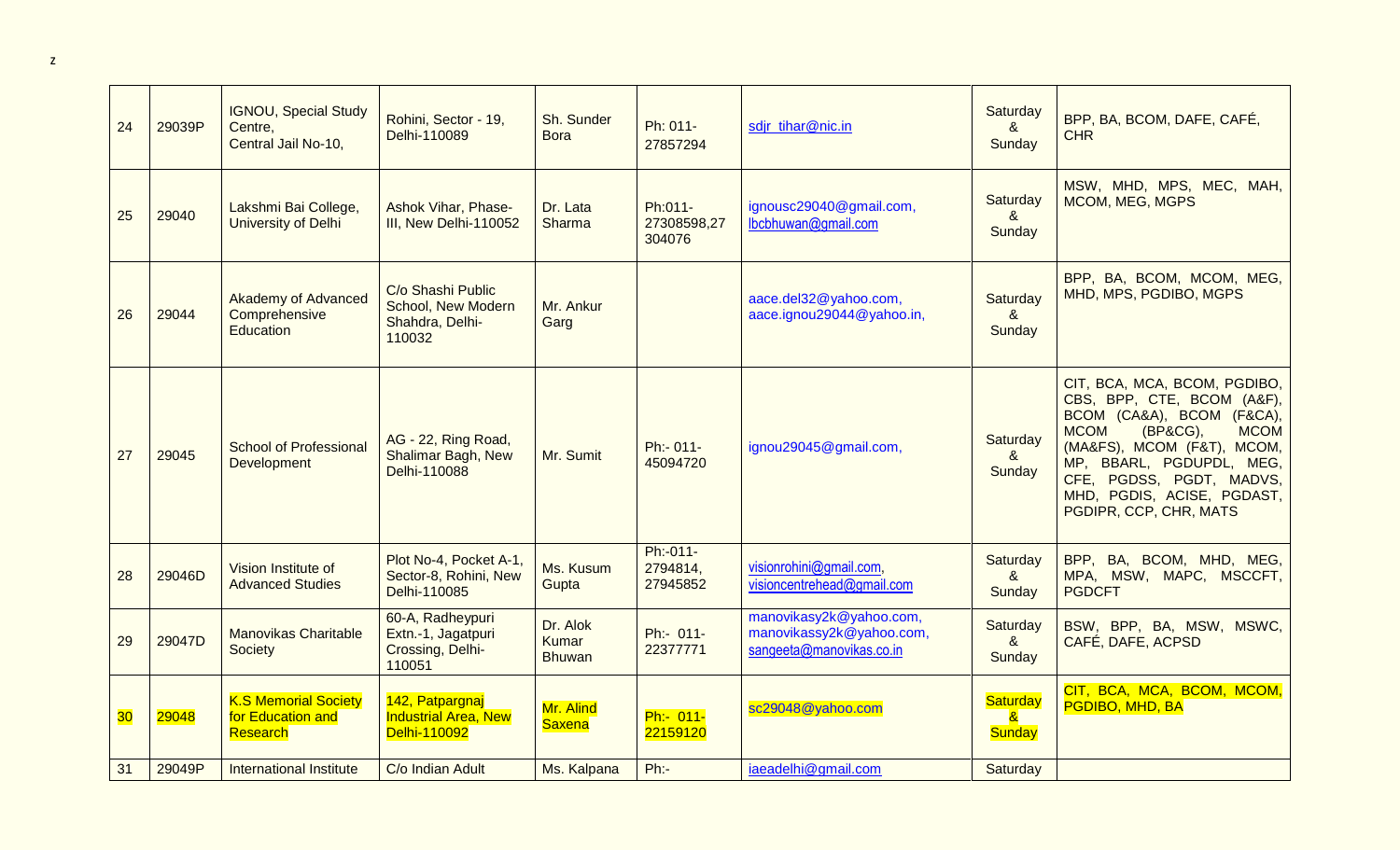|    |        | of Adult & Lifelong<br>Education                                                                                                      | <b>Education Association</b><br><b>House, 17-B,</b><br>Indraprastha Estate,<br>New Delhi-110002 | Kaushik                          | 23379306                                       |                                                  | 8 <sub>o</sub><br>Sunday                    | MAAE, PGDAE, PGCAE                                                        |
|----|--------|---------------------------------------------------------------------------------------------------------------------------------------|-------------------------------------------------------------------------------------------------|----------------------------------|------------------------------------------------|--------------------------------------------------|---------------------------------------------|---------------------------------------------------------------------------|
| 32 | 29051  | Vidya Institute of<br>Management and<br><b>Technology</b>                                                                             | Main Bus Stand, OBC<br>Bank Building, Khera<br>Kalan, Delhi-110082                              | Dr. Shamsher<br>Singh            | Ph. 011-<br>27843809                           | vimtinstitute2013@gmail.com                      | Saturday<br>$\boldsymbol{\alpha}$<br>Sunday | BPP, BA, BCOM                                                             |
| 33 | 29052  | Hansraj College, DU                                                                                                                   | Mahatma Hansraj<br>Marg, Malka Ganj,<br>Delhi -110007                                           | Dr. Sushil<br>Kumar              | Ph. 011-<br>27667747/<br>27667458              | ignousushil@gmail.com<br>ignouhrc29052@gmail.com | Saturday<br>8 <sub>1</sub><br>Sunday        | BSC, MCOM, BCOM, BSCG                                                     |
| 34 | 29053P | Department of<br><b>Psychiatry and Drug</b><br><b>Addiction Centre</b><br><b>Lady Harding Medical</b><br>College and SSSK<br>Hospital | <b>Lady Harding Medical</b><br>College and SSSK<br><b>Hospital, New Delhi</b>                   | Dr. Dinesh<br>Kataria            |                                                | Ihmcignou@gmail.com                              | Saturday<br>&<br>Sunday                     | PGDMH, PGDCFT, MSCCFT                                                     |
| 35 | 29055P | <b>Maulana Azad Medical</b><br>College<br>Department of<br>Microbiology                                                               | Department of<br>Microbiology, Bahadur<br>Shah Zafar Marg,<br>New Delhi-110002                  | Dr. C.P.<br>Baveja               | Ph: 011-<br>27604150                           | chcwmmamc@gmail.com                              | Saturday<br>$\boldsymbol{\alpha}$<br>Sunday | <b>CHCWM</b>                                                              |
| 36 | 29056D | <b>IGNOU SPECIAL -</b><br><b>JAIL CENTRE</b><br>Mandoli Jail                                                                          | New Delhi-110093                                                                                | Sh. Ramesh<br>Chander<br>Kalia   |                                                | scim11-tihar@gov.in                              | Saturday<br>8 <sub>1</sub><br>Sunday        | BA, CRD, CHR, CTS, CLD, CFN,<br>CNCC, ACE, DCE, DTS, BAG                  |
| 37 | 29057  | Satyawati College<br>(Morning), University<br>of Delhi                                                                                | Ashok Vihar, Phase-III,<br>Delhi-110052                                                         | Dr. Ratnesh<br>Kumar<br>Tripathi | Ph: 011-<br>27240406,<br>27219570              | Ignou29057@gmail.com                             | Saturday<br>$\alpha$<br>Sunday              | BA, MHD, BAG                                                              |
| 38 | 29058  | <b>Zakir Hussain</b><br>College, University of<br><b>Delhi</b>                                                                        | Jawahar Lal Nehru<br>Marg, New Delhi-<br>110002                                                 | Mr. RaviKant                     | Ph: 011-<br>23232218,<br>23232219,<br>23233420 | ignousc29058@gmail.com                           | Saturday<br>&<br>Sunday                     | BSC, PGDAC, BSCG, MSCENV                                                  |
| 39 | 29060  | Mata Sundri College<br>for Women<br>University of Delhi                                                                               | Mata Sundri lane, New<br>Delhi-110002                                                           | Mrs.<br>Charanjeet<br>Kaur       | Ph:011-<br>23237291                            | matasundricollege.du@gmail.com                   | Saturday<br>8 <sub>1</sub><br>Sunday        | BAG, MAH, MPS, MHD, MEG,<br>DCE, CFE, CTE, BCOM,<br>BCOM(CA&A), BCOM(F&A) |
| 40 | 29061  | Aditi Mahavidyala,<br>University of Delhi,                                                                                            | Auchandi Road,<br>Bawana,<br>Delhi-110 039                                                      | Ritu<br>Dr.<br>Sharma            | Ph :-11-<br>27751317                           | aditiignou29061@gmail.com                        | Saturday<br>&<br>Sunday                     | BAG, BECOMG, MCOM, MHD,<br><b>PGDT</b>                                    |